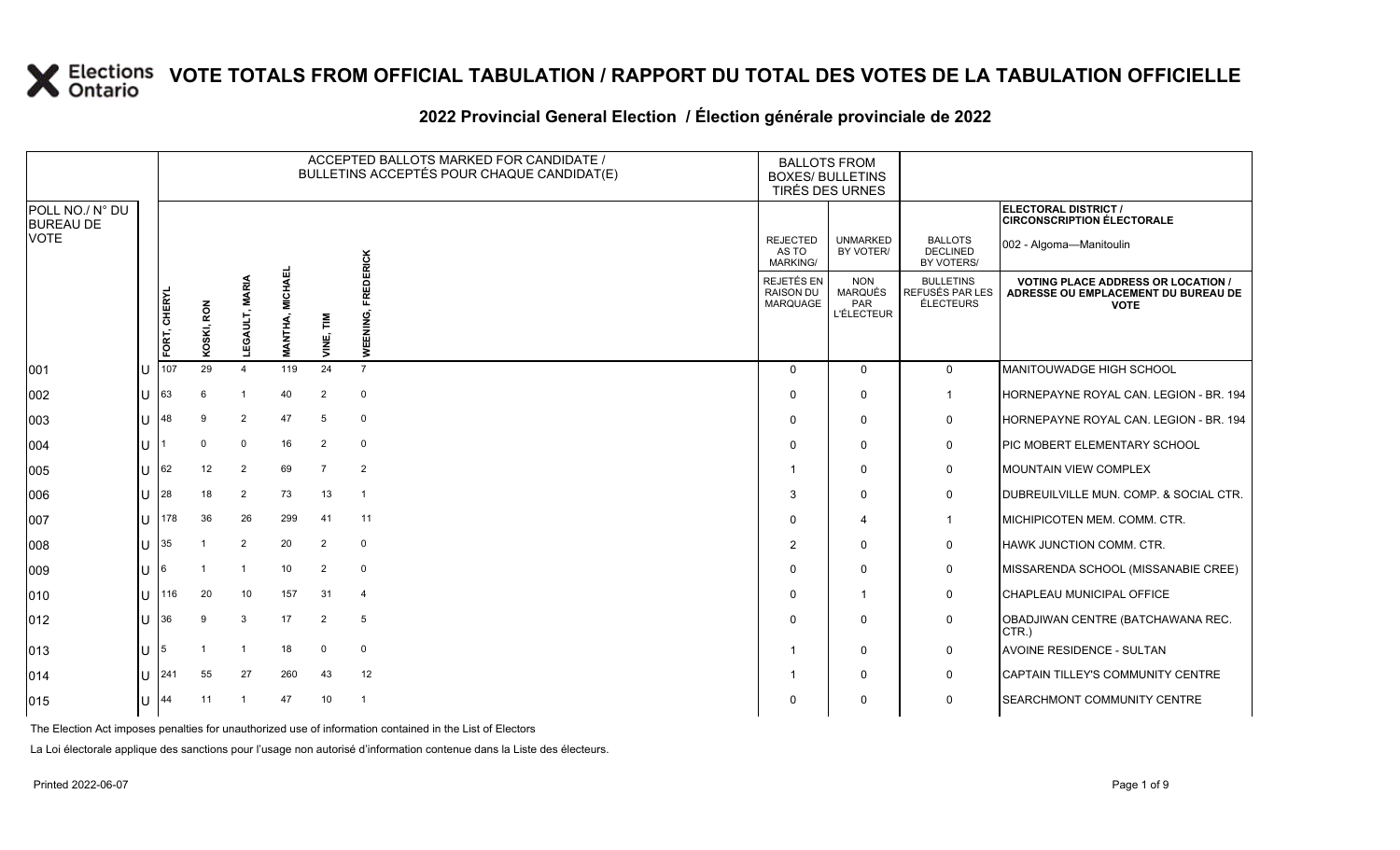### **2022 Provincial General Election / Élection générale provinciale de 2022**

|                                     |              |            |                |                                  |           |                              | ACCEPTED BALLOTS MARKED FOR CANDIDATE /<br>BULLETINS ACCEPTÉS POUR CHAQUE CANDIDAT(E) | <b>BALLOTS FROM</b><br><b>BOXES/ BULLETINS</b><br>TIRÉS DES URNES |                                                  |                                                                                                 |                                                           |
|-------------------------------------|--------------|------------|----------------|----------------------------------|-----------|------------------------------|---------------------------------------------------------------------------------------|-------------------------------------------------------------------|--------------------------------------------------|-------------------------------------------------------------------------------------------------|-----------------------------------------------------------|
| POLL NO./ N° DU<br><b>BUREAU DE</b> |              |            |                |                                  |           |                              |                                                                                       |                                                                   |                                                  |                                                                                                 | ELECTORAL DISTRICT /<br><b>CIRCONSCRIPTION ÉLECTORALE</b> |
| <b>VOTE</b>                         |              |            |                |                                  |           |                              |                                                                                       | <b>REJECTED</b><br>AS TO<br>MARKING/                              | <b>UNMARKED</b><br>BY VOTER/                     | <b>BALLOTS</b><br><b>DECLINED</b><br>BY VOTERS/                                                 | 002 - Algoma-Manitoulin                                   |
|                                     | FORT, CHERYL | KOSKI, RON | Š<br>LEGAULT,  | <b>MICHAEL</b><br><b>MANTHA,</b> | VINE, TIM | <b>FREDERICK</b><br>WEENING, | <b>REJETÉS EN</b><br>RAISON DU<br>MARQUAGE                                            | <b>NON</b><br><b>MARQUÉS</b><br>PAR<br><b>L'ÉLECTEUR</b>          | <b>BULLETINS</b><br>REFUSÉS PAR LES<br>ÉLECTEURS | <b>VOTING PLACE ADDRESS OR LOCATION /</b><br>ADRESSE OU EMPLACEMENT DU BUREAU DE<br><b>VOTE</b> |                                                           |
| 016                                 | U            | 211        | 69             | 15                               | 210       | 24                           | 9                                                                                     | -1                                                                | $\mathbf{0}$                                     | 0                                                                                               | <b>HEYDEN RESTAURANT</b>                                  |
| 017                                 | U            | 89         |                | 5                                | 92        | 15                           | $\mathbf{3}$                                                                          |                                                                   | $\mathbf 0$                                      | 0                                                                                               | PRINCE TWP. MUNICIPAL OFFICE                              |
| 018                                 | $ U ^{86}$   |            | $\overline{2}$ | 11                               | 76        | 18                           | $\overline{1}$                                                                        |                                                                   | $\mathbf 0$                                      | $\mathbf 0$                                                                                     | <b>PRINCE TWP. MUNICIPAL OFFICE</b>                       |
| 019                                 | lu           | 119        | $\mathbf 0$    | $\overline{1}$                   | 115       | 17                           | $\mathbf 0$                                                                           | $\Omega$                                                          | -1                                               | 0                                                                                               | <b>GARDEN RIVER F.N. COMMUNITY CENTRE</b>                 |
| 020                                 | U            | 175        | 42             | 16                               | 157       | 31                           | 5                                                                                     | $\Omega$                                                          | $\mathbf{0}$                                     | 0                                                                                               | <b>ECHO BAY ELKS HALL</b>                                 |
| 021                                 | $ U ^{85}$   |            | 21             | $\overline{7}$                   | 90        | 10                           | 3                                                                                     | 3                                                                 | $\mathbf{0}$                                     | 0                                                                                               | LAIRD TWP. COMM. HALL                                     |
| 022                                 | U   $70$     |            | 12             | $\overline{\mathbf{1}}$          | 49        | $\overline{4}$               | $\overline{4}$                                                                        |                                                                   | 0                                                | 0                                                                                               | LAIRD TWP. COMM. HALL                                     |
| 023                                 | U            | 85         | 15             | 6                                | 72        | 9                            | 5                                                                                     | $\Omega$                                                          | $\mathbf 0$                                      | $\mathbf{1}$                                                                                    | MACLENNAN HALL                                            |
| 024                                 | $ U $ 57     |            | 12             | $\overline{7}$                   | 82        | 10                           | 5                                                                                     | $\Omega$                                                          | -1                                               | 0                                                                                               | <b>CENTRAL ALGOMA ELEMENTARY SCHOOL</b>                   |
| 025                                 |              | $U$ 242    | 47             | 26                               | 246       | 40                           | 3                                                                                     |                                                                   | $\mathbf{0}$                                     | 0                                                                                               | ROYAL CANADIAN LEGION BRANCH 374                          |
| 026                                 | U            | 56         | 16             | $\overline{2}$                   | 68        | 8                            | $\overline{2}$                                                                        |                                                                   | $\mathbf{0}$                                     | 0                                                                                               | <b>JOCELYN TWP. HALL</b>                                  |
| 027                                 | $U$ 67       |            | 17             | 16                               | 130       | 14                           | 3                                                                                     | 2                                                                 | $\mathbf{0}$                                     | 0                                                                                               | <b>HILTON BEACH COMMUNITY HALL</b>                        |
| 028                                 | $ U ^{85}$   |            | 25             | 13                               | 96        | 10                           | 9                                                                                     | $\Omega$                                                          | 0                                                | $\mathbf 1$                                                                                     | <b>BRUCE STATION COMMUNITY HALL</b>                       |
| 029                                 | $U$  74      |            |                | 4                                | 102       | 16                           | $\overline{2}$                                                                        |                                                                   | 0                                                | $\mathbf 0$                                                                                     | <b>BRUCE MINES COMMUNITY HALL</b>                         |

The Election Act imposes penalties for unauthorized use of information contained in the List of Electors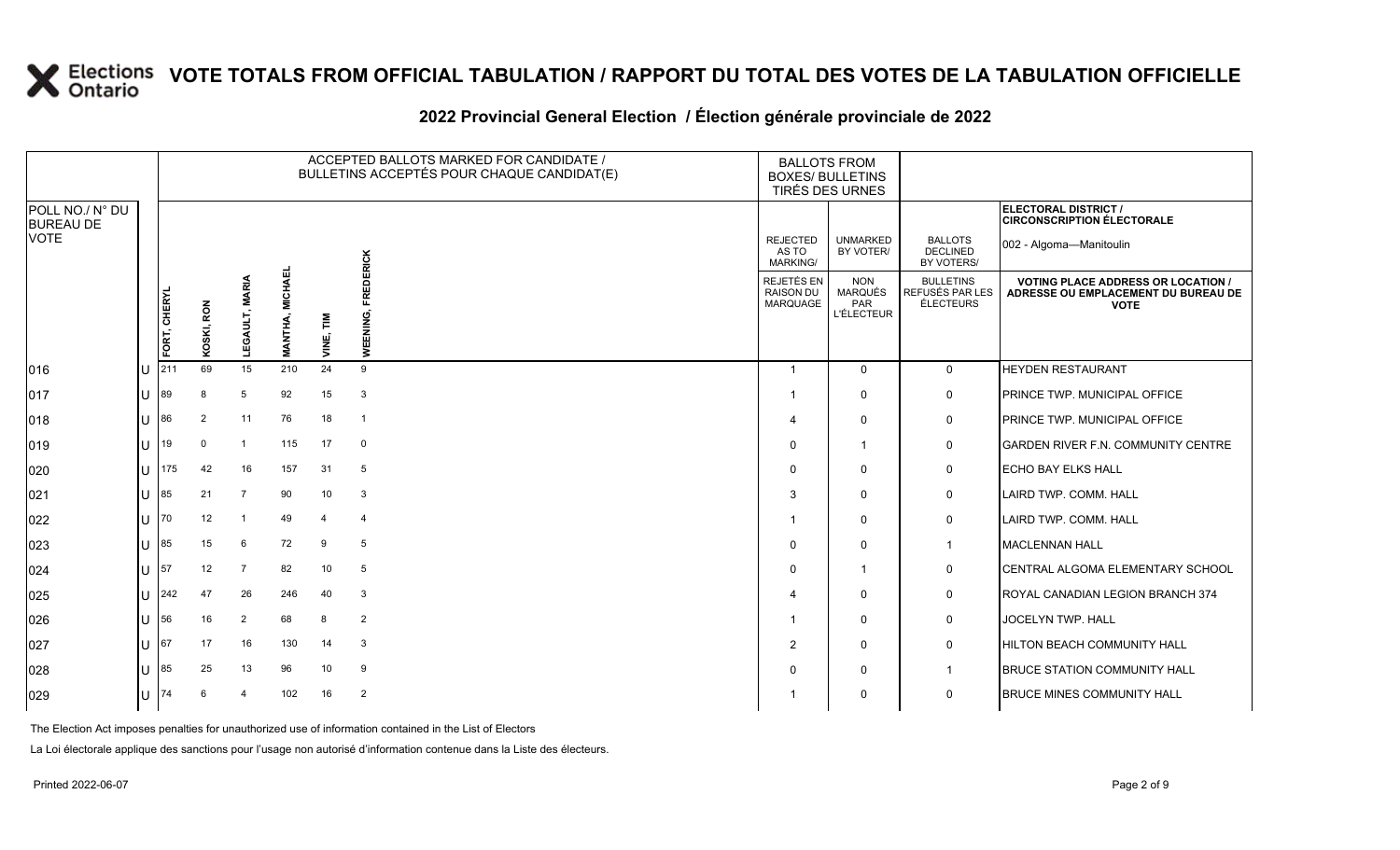### **2022 Provincial General Election / Élection générale provinciale de 2022**

|                                     |              |              |            |               |                              |                            | ACCEPTED BALLOTS MARKED FOR CANDIDATE /<br>BULLETINS ACCEPTÉS POUR CHAQUE CANDIDAT(E) | <b>BALLOTS FROM</b><br><b>BOXES/ BULLETINS</b><br>TIRÉS DES URNES |                                                   |                                                  |                                                                                               |
|-------------------------------------|--------------|--------------|------------|---------------|------------------------------|----------------------------|---------------------------------------------------------------------------------------|-------------------------------------------------------------------|---------------------------------------------------|--------------------------------------------------|-----------------------------------------------------------------------------------------------|
| POLL NO./ N° DU<br><b>BUREAU DE</b> |              |              |            |               |                              |                            |                                                                                       |                                                                   |                                                   |                                                  | <b>ELECTORAL DISTRICT /</b><br><b>CIRCONSCRIPTION ÉLECTORALE</b>                              |
| <b>VOTE</b>                         |              |              |            |               |                              |                            | EDERICK                                                                               | <b>REJECTED</b><br>AS TO<br><b>MARKING/</b>                       | <b>UNMARKED</b><br>BY VOTER/                      | <b>BALLOTS</b><br><b>DECLINED</b><br>BY VOTERS/  | 002 - Algoma-Manitoulin                                                                       |
|                                     |              | FORT, CHERYL | KOSKI, RON | ⋚<br>LEGAULT, | 画<br>MICHA<br><b>MANTHA,</b> | 즡<br>$\bar{\bar{\bar{z}}}$ | 흢<br>WEENING,                                                                         | <b>REJETÉS EN</b><br><b>RAISON DU</b><br>MARQUAGE                 | <b>NON</b><br>MARQUÉS<br>PAR<br><b>L'ÉLECTEUR</b> | <b>BULLETINS</b><br>REFUSÉS PAR LES<br>ÉLECTEURS | <b>VOTING PLACE ADDRESS OR LOCATION</b><br>ADRESSE OU EMPLACEMENT DU BUREAU DE<br><b>VOTE</b> |
| 030                                 | ΠT           | 79           | 14         | 5             | 81                           | 15                         | $\overline{7}$                                                                        | $\Omega$                                                          | $\Omega$                                          | $\Omega$                                         | THESSALON TWP. COMMUNITY CENTRE                                                               |
| 031                                 | IU           | 34           | 3          | 10            | 70                           | 10                         | $\overline{1}$                                                                        | $\Omega$                                                          | $\Omega$                                          | $\mathbf 0$                                      | TOWN OF THESSALON COUNCIL CHAMBERS                                                            |
| 032                                 | lu-          | 77           | -5         | 9             | 58                           | 9                          | $\overline{1}$                                                                        | 0                                                                 | $\Omega$                                          | 0                                                | TOWN OF THESSALON COUNCIL CHAMBERS                                                            |
| 033                                 | IU           | 12           |            | -1            | 21                           | 6                          | 0                                                                                     | $\Omega$                                                          | $\Omega$                                          | $\mathbf 0$                                      | THESSALON FIRST NATION COMM. HALL                                                             |
| 034                                 | Ш            | 52           | 8          | 5             | 33                           | $\overline{4}$             | 5                                                                                     | $\Omega$                                                          | $\Omega$                                          | 0                                                | DAY AND BRIGHT COMM. HALL (SOWERBY)                                                           |
| 035                                 | lu.          | 75           | 15         | 5             | 44                           | 6                          | $\overline{2}$                                                                        | $\overline{2}$                                                    | $\Omega$                                          | 0                                                | <b>IRON BRIDGE VILLAGE INN</b>                                                                |
| 036                                 | U            | 46           | 10         | 2             | 42                           | -6                         | 4                                                                                     | $\Omega$                                                          | $\Omega$                                          | $\mathbf 0$                                      | <b>IRON BRIDGE VILLAGE INN</b>                                                                |
| 037                                 | IП           | 8            | 3          | 3             | 59                           | -1                         | $\mathbf 0$                                                                           | $\Omega$                                                          | $\Omega$                                          | $\mathbf 0$                                      | MISSISSAUGI DREAM CATCHER COMP.                                                               |
| 038                                 | IU           | 227          | 23         | 31            | 305                          | 78                         | 14                                                                                    | 2                                                                 | $\mathbf{0}$                                      | $\mathbf 0$                                      | <b>BLIND RIVER COMMUNITY CENTRE</b>                                                           |
| 039                                 | ΠT           | 56           | 9          | 8             | 42                           | 5                          | 8                                                                                     | $\Omega$                                                          | $\Omega$                                          | 0                                                | TWP. OF NORTH SHORE COUNCIL<br><b>CHAMBERS</b>                                                |
| $ 040\rangle$                       | lu-          | 20           | $\Omega$   | -1            | 18                           | $\mathbf 0$                | $\mathbf 0$                                                                           | $\Omega$                                                          | 1                                                 | $\mathbf 0$                                      | <b>SPRAGGE BIBLE CHURCH</b>                                                                   |
| 041                                 | ΙU           | l6           |            | 3             | 50                           | $\overline{7}$             | 0                                                                                     | $\Omega$                                                          | $\mathbf{0}$                                      | $\mathbf 0$                                      | SERPENT RIVER FIRST NATION COMM. HALL                                                         |
| $ 042\rangle$                       | $\mathbf{L}$ | 12           |            | 6             | 18                           | $\overline{2}$             | $\mathbf 0$                                                                           | $\Omega$                                                          | $\Omega$                                          | $\mathbf 0$                                      | ROCKHAVEN SCH. FOR EXCEPTIONAL<br><b>CHILDREN</b>                                             |

The Election Act imposes penalties for unauthorized use of information contained in the List of Electors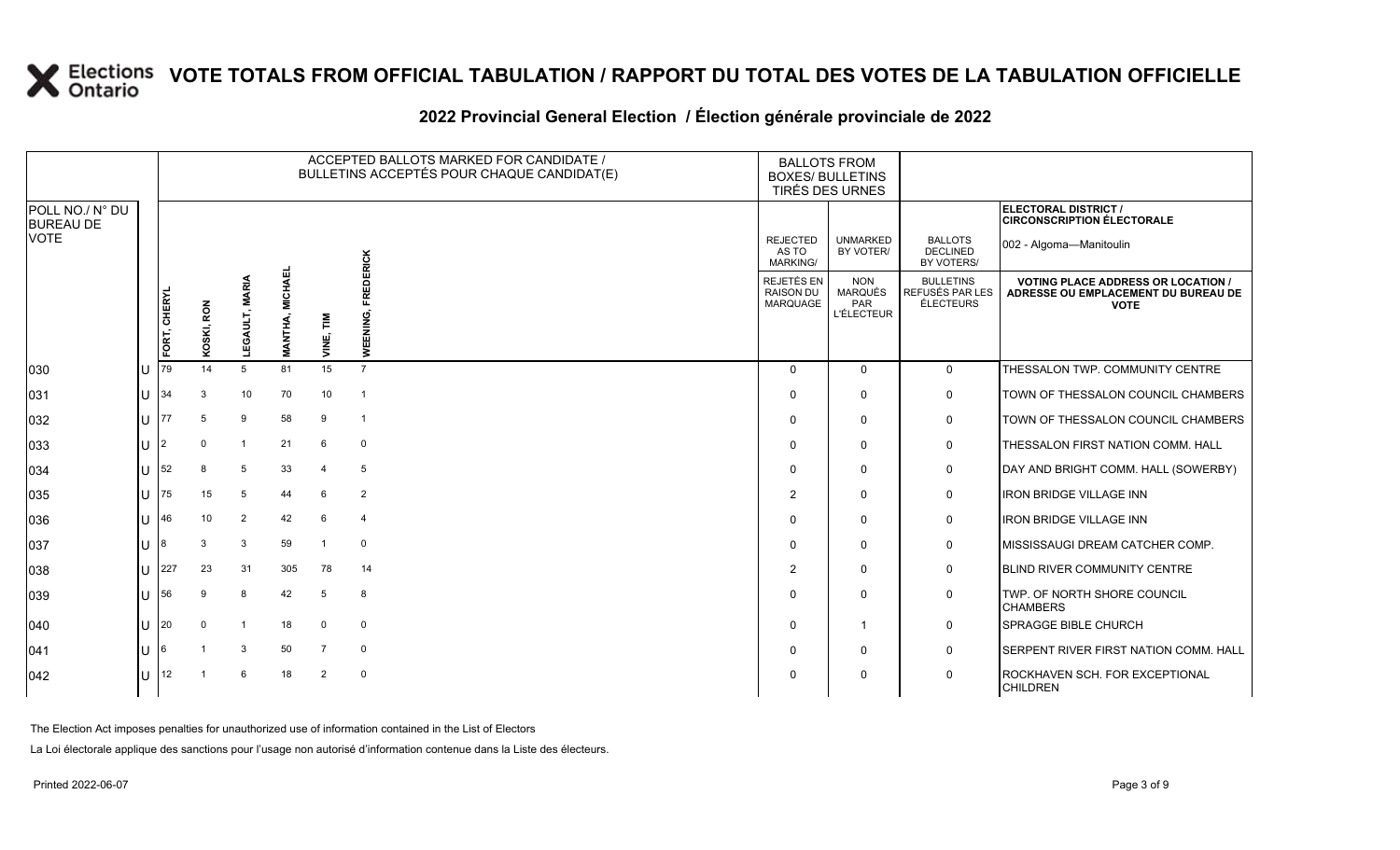#### **2022 Provincial General Election / Élection générale provinciale de 2022**

|                                     |              |                     |                |                |                                    |                | ACCEPTED BALLOTS MARKED FOR CANDIDATE /<br>BULLETINS ACCEPTÉS POUR CHAQUE CANDIDAT(E) |                                             | <b>BALLOTS FROM</b><br><b>BOXES/ BULLETINS</b><br>TIRÉS DES URNES |                                                  |                                                                                               |
|-------------------------------------|--------------|---------------------|----------------|----------------|------------------------------------|----------------|---------------------------------------------------------------------------------------|---------------------------------------------|-------------------------------------------------------------------|--------------------------------------------------|-----------------------------------------------------------------------------------------------|
| POLL NO./ N° DU<br><b>BUREAU DE</b> |              |                     |                |                |                                    |                |                                                                                       |                                             |                                                                   |                                                  | ELECTORAL DISTRICT /<br><b>CIRCONSCRIPTION ÉLECTORALE</b>                                     |
| VOTE                                |              |                     |                |                |                                    |                |                                                                                       | <b>REJECTED</b><br>AS TO<br><b>MARKING/</b> | <b>UNMARKED</b><br>BY VOTER/                                      | <b>BALLOTS</b><br><b>DECLINED</b><br>BY VOTERS/  | 002 - Algoma-Manitoulin                                                                       |
|                                     |              | FORT, CHERYL<br>313 | RON<br>KOSKI,  | ⋚<br>Ga<br>L   | ᇳ<br><b>MICHAI</b><br><b>MANTH</b> | VINE, TIM      | <b>FREDERICK</b><br>WEENING,                                                          | REJETÉS EN<br><b>RAISON DU</b><br>MARQUAGE  | <b>NON</b><br><b>MARQUÉS</b><br>PAR<br><b>L'ÉLECTEUR</b>          | <b>BULLETINS</b><br>REFUSÉS PAR LES<br>ÉLECTEURS | <b>VOTING PLACE ADDRESS OR LOCATION</b><br>ADRESSE OU EMPLACEMENT DU BUREAU DE<br><b>VOTE</b> |
| 043                                 |              |                     | 37             | 30             | 393                                | 83             | 8                                                                                     | 5                                           | $\Omega$                                                          | $\mathbf 0$                                      | LOYAL ORDER OF MOOSE HALL                                                                     |
| 044                                 | $\mathbf{H}$ | 372                 | 75             | 36             | 517                                | 135            | 8                                                                                     | 4                                           | 6                                                                 | 0                                                | W. H. COLLINS HALL                                                                            |
| 045                                 | $\mathbf{U}$ | 249                 | 39             | 18             | 274                                | 67             | $\overline{2}$                                                                        | 6                                           | $\Omega$                                                          | 1                                                | NEW LIFE PENTECOSTAL ASSEMBLY                                                                 |
| 046                                 |              | 46                  | 10             | 5              | 58                                 | 15             | $\overline{1}$                                                                        | $\Omega$                                    | $\Omega$                                                          | 0                                                | TOWN OF SPANISH MUNICIPAL OFFICE                                                              |
| 047                                 | U            | 34                  | 6              | $\mathbf 0$    | 62                                 | 5              | $\mathbf 0$                                                                           | 0                                           | $\Omega$                                                          | 0                                                | TOWN OF SPANISH MUNICIPAL OFFICE                                                              |
| 048                                 | U            | 55                  |                | 3              | 58                                 | 11             | $\overline{4}$                                                                        | $\mathbf 0$                                 | $\Omega$                                                          | 0                                                | <b>WALFORD COMMUNITY CENTRE</b>                                                               |
| 049                                 | 41.          | 203                 | 26             | 20             | 235                                | 36             | 15                                                                                    | $\overline{2}$                              | -1                                                                | $\mathbf 0$                                      | S. GEIGER PUBLIC SCHOOL                                                                       |
| 050                                 | U            |                     | $\overline{2}$ | $\overline{1}$ | 58                                 | 6              | $\overline{1}$                                                                        |                                             | $\Omega$                                                          | 0                                                | <b>SAGAMOK COMMUNITY HALL</b>                                                                 |
| 051                                 | U            | 137                 | -5             | 6              | 41                                 | $\overline{7}$ | $\mathbf 0$                                                                           | $\Omega$                                    | $\Omega$                                                          | 0                                                | <b>WEBBWOOD LIBRARY</b>                                                                       |
| 052                                 | $\mathbf{L}$ | 40                  | 8              | $\overline{1}$ | 61                                 | 9              | 3                                                                                     | $\overline{2}$                              | $\Omega$                                                          | 0                                                | <b>WEBBWOOD LIBRARY</b>                                                                       |
| 053                                 |              | 160                 | 11             | $\overline{4}$ | 73                                 | 13             | 5                                                                                     | $\Omega$                                    | $\Omega$                                                          | 0                                                | <b>BALDWIN TOWNSHIP - RECREATION CENTRE</b>                                                   |
| 054                                 | U            | 37                  | 12             | 6              | 64                                 | 8              | $\overline{2}$                                                                        | $\Omega$                                    | $\Omega$                                                          | 0                                                | NAIRN CENTRE COMM. CTR.                                                                       |
| 055                                 | U            | 347                 | 39             | 21             | 494                                | 96             | 23                                                                                    |                                             | 0                                                                 | $\mathbf 0$                                      | ESPANOLA REG. RECREATION COMP.                                                                |
| 056                                 |              | 38                  |                | 3              | 42                                 | 8              | $\mathsf{O}$                                                                          | $\Omega$                                    | $\Omega$                                                          |                                                  | RAINBOW COUNTRY COMMUNITY CENTRE                                                              |

The Election Act imposes penalties for unauthorized use of information contained in the List of Electors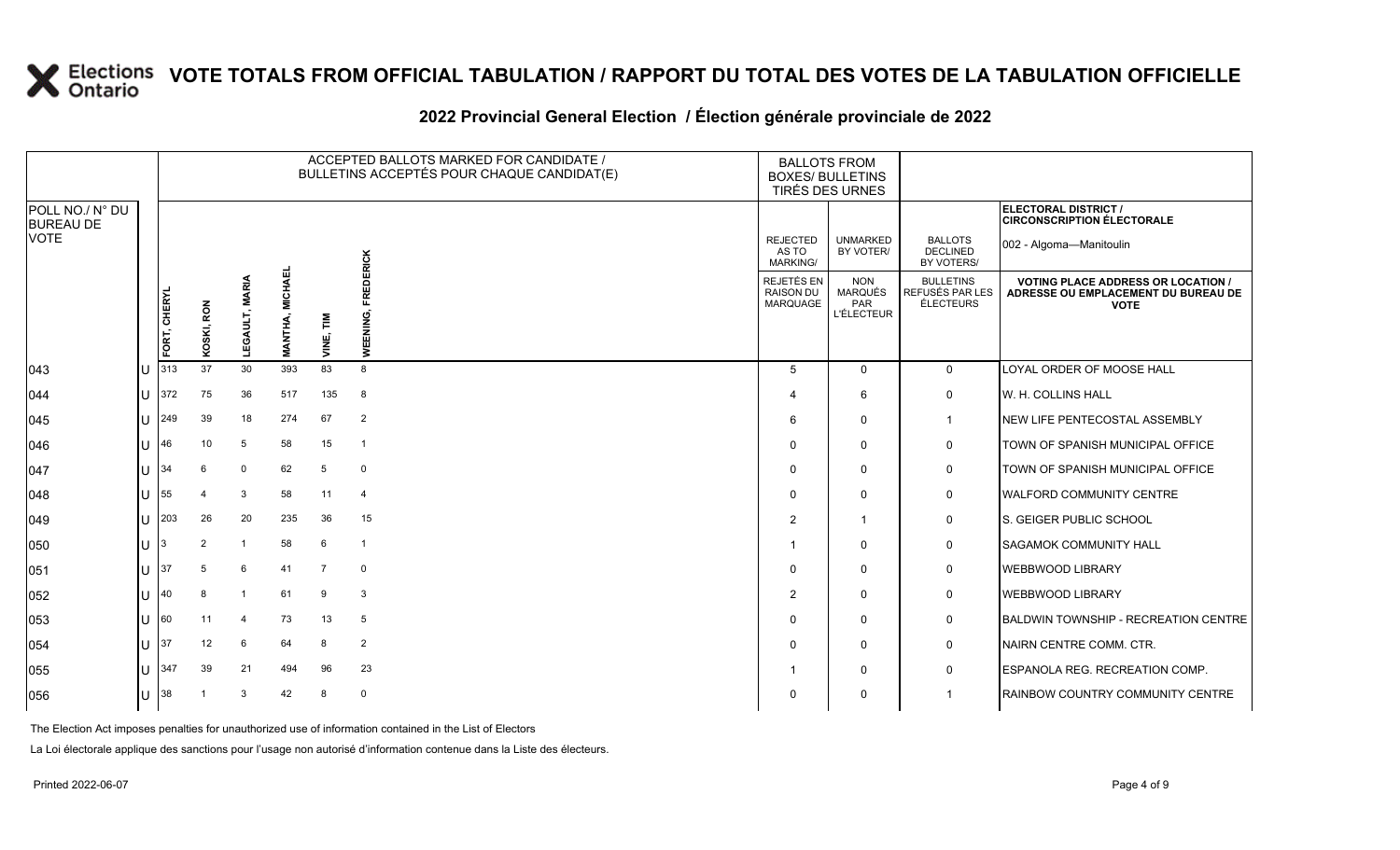### **2022 Provincial General Election / Élection générale provinciale de 2022**

|                                     |              |              |               |                         |                                      |                | ACCEPTED BALLOTS MARKED FOR CANDIDATE /<br>BULLETINS ACCEPTÉS POUR CHAQUE CANDIDAT(E) | <b>BALLOTS FROM</b><br><b>BOXES/ BULLETINS</b><br>TIRÉS DES URNES |                                                          |                                                  |                                                                                                 |
|-------------------------------------|--------------|--------------|---------------|-------------------------|--------------------------------------|----------------|---------------------------------------------------------------------------------------|-------------------------------------------------------------------|----------------------------------------------------------|--------------------------------------------------|-------------------------------------------------------------------------------------------------|
| POLL NO./ N° DU<br><b>BUREAU DE</b> |              |              |               |                         |                                      |                |                                                                                       |                                                                   |                                                          |                                                  | <b>ELECTORAL DISTRICT /</b><br><b>CIRCONSCRIPTION ÉLECTORALE</b>                                |
| <b>VOTE</b>                         |              |              |               |                         |                                      |                | EDERICK                                                                               | <b>REJECTED</b><br>AS TO<br><b>MARKING/</b>                       | <b>UNMARKED</b><br>BY VOTER/                             | <b>BALLOTS</b><br><b>DECLINED</b><br>BY VOTERS/  | 002 - Algoma-Manitoulin                                                                         |
|                                     |              | FORT, CHERYL | KOSKI, RON    | ℥<br>LEGAULT,           | 긊<br><b>MICHAI</b><br><b>MANTHA,</b> | Σ<br>VINE,     | ᄙ<br>WEENING,                                                                         | REJETÉS EN<br><b>RAISON DU</b><br>MARQUAGE                        | <b>NON</b><br><b>MARQUÉS</b><br>PAR<br><b>L'ÉLECTEUR</b> | <b>BULLETINS</b><br>REFUSÉS PAR LES<br>ÉLECTEURS | <b>VOTING PLACE ADDRESS OR LOCATION /</b><br>ADRESSE OU EMPLACEMENT DU BUREAU DE<br><b>VOTE</b> |
| 057                                 | ΠT           | 23           | $\mathcal{P}$ | 4                       | 68                                   | 10             | 3                                                                                     | $\overline{1}$                                                    | $\Omega$                                                 | $\mathbf{0}$                                     | WHITEFISH RIVER ADMIN, BUILDING                                                                 |
| 058                                 | IU           | 121          | $\Omega$      | 3                       | 42                                   | 6              | $\mathbf 0$                                                                           | $\Omega$                                                          | $\Omega$                                                 | $\mathbf 0$                                      | KILLARNEY MUN. BUILDING LION'S DEN                                                              |
| 059                                 | Ш            | 132          | 9             | $\overline{7}$          | 223                                  | 40             | 5                                                                                     | $\Omega$                                                          | $\Omega$                                                 | 0                                                | NEMI REC. CTR./ARENA                                                                            |
| 060                                 | $\mathbf{U}$ | 62           |               | $\overline{4}$          | 63                                   | 21             | 5                                                                                     | 3                                                                 | $\Omega$                                                 | 0                                                | HOWLAND SENIOR CITIZENS HALL                                                                    |
| 061                                 | ΠT           |              | $\Omega$      | $\overline{1}$          | 10                                   | 3              | $\mathbf 0$                                                                           | $\Omega$                                                          | $\Omega$                                                 | $\mathbf 0$                                      | SHEGUIANDAH F.N. HEALTH CTR.                                                                    |
| 062                                 | lU.          | 45           | -5            | $\overline{7}$          | 68                                   | 11             | 3                                                                                     | $\Omega$                                                          | 0                                                        | 0                                                | MANITOWANING COMMUNITY CENTRE                                                                   |
| 063                                 | $\mathbf{U}$ | 60           | 6             | 5                       | 102                                  | 15             | $\overline{2}$                                                                        |                                                                   | $\Omega$                                                 | 0                                                | MANITOWANING COMMUNITY CENTRE                                                                   |
| 064                                 | lu-          | 25           | $\Omega$      | 10                      | 148                                  | 20             | -1                                                                                    | .5                                                                | $\Omega$                                                 | 0                                                | WIKWEMIKONG BAND ADMINISTRATION OFF.                                                            |
| 065                                 | IU           | 19           |               | $\overline{\mathbf{1}}$ | 35                                   | $\overline{4}$ | $\mathbf 0$                                                                           | $\Omega$                                                          | $\Omega$                                                 | 0                                                | <b>AUNDECK OMNI KANING FIRST NATION</b>                                                         |
| 066                                 | ΠT           | 56           |               | 5                       | 48                                   | 14             | $\mathbf 0$                                                                           | $\Omega$                                                          | $\Omega$                                                 | 0                                                | ROCKVILLE COMMUNITY CENTRE                                                                      |
| 067                                 | U            | 35           |               | $\overline{2}$          | 86                                   | 12             | $\overline{1}$                                                                        | 7                                                                 | $\Omega$                                                 | $\mathsf{O}$                                     | M'CHIGEENG MULTI-USE COMP.                                                                      |
| 068                                 | $\mathbf{L}$ | 122          | 21            | 3                       | 94                                   | 39             | $\overline{2}$                                                                        | $\overline{2}$                                                    | $\Omega$                                                 | 0                                                | FRESHWATER (MINDEMOYA) COMMUNITY<br><b>CHURCH</b>                                               |
| 069                                 | $\mathbf{U}$ | 107          | 24            | $\overline{2}$          | 101                                  | 13             | 5                                                                                     | $\Omega$                                                          | $\Omega$                                                 | $\mathbf 0$                                      | FRESHWATER (MINDEMOYA) COMMUNITY<br><b>CHURCH</b>                                               |

The Election Act imposes penalties for unauthorized use of information contained in the List of Electors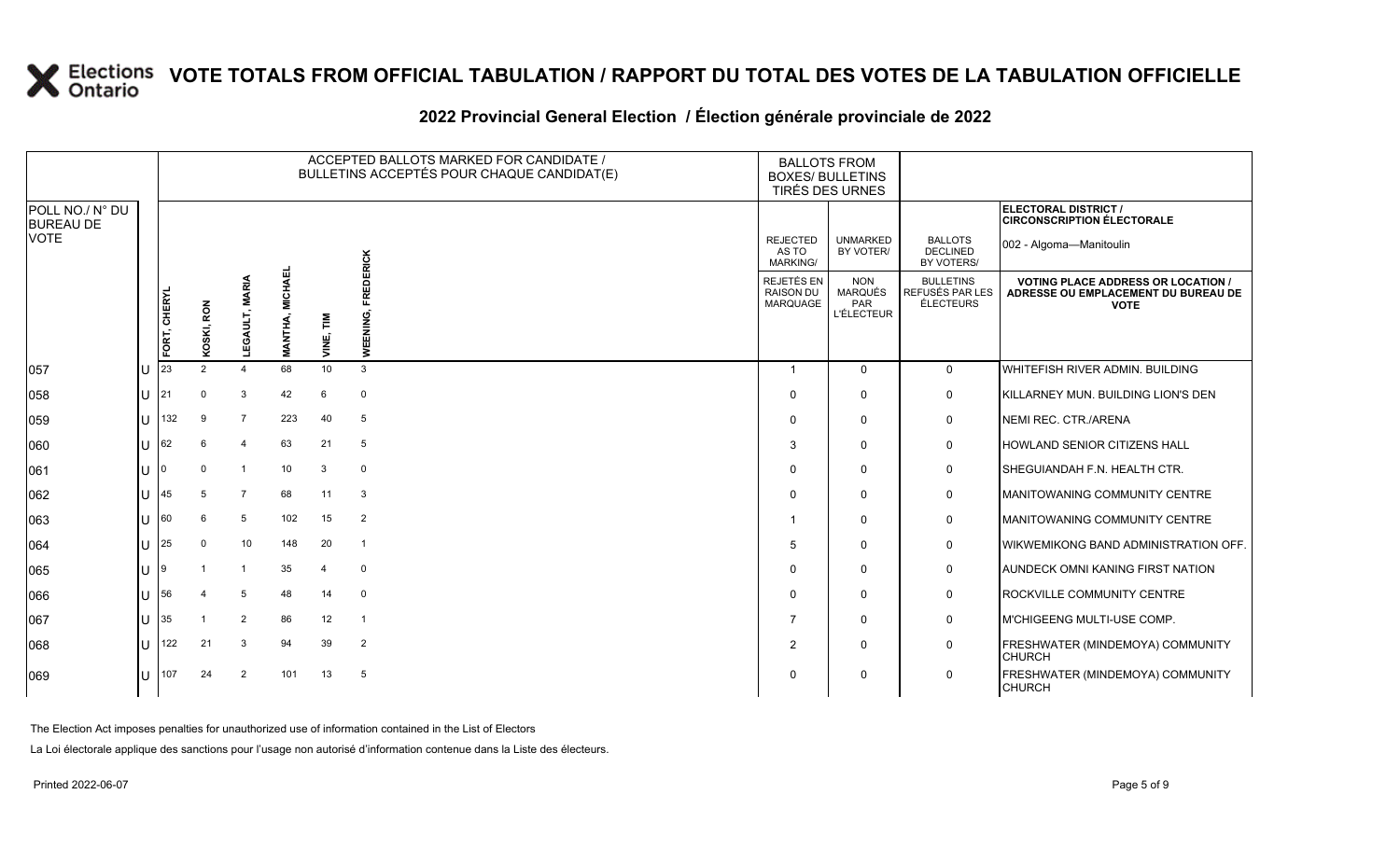### **2022 Provincial General Election / Élection générale provinciale de 2022**

|                                     |    |              |            |                |                                  | ACCEPTED BALLOTS MARKED FOR CANDIDATE /<br>BULLETINS ACCEPTÉS POUR CHAQUE CANDIDAT(E) |                       |                                                          | <b>BALLOTS FROM</b><br><b>BOXES/ BULLETINS</b><br>TIRÉS DES URNES |                                                  |                                                                                                 |
|-------------------------------------|----|--------------|------------|----------------|----------------------------------|---------------------------------------------------------------------------------------|-----------------------|----------------------------------------------------------|-------------------------------------------------------------------|--------------------------------------------------|-------------------------------------------------------------------------------------------------|
| POLL NO./ N° DU<br><b>BUREAU DE</b> |    |              |            |                |                                  |                                                                                       |                       |                                                          |                                                                   |                                                  | ELECTORAL DISTRICT /<br><b>CIRCONSCRIPTION ÉLECTORALE</b>                                       |
| <b>VOTE</b>                         |    |              |            |                |                                  |                                                                                       |                       | <b>REJECTED</b><br>AS TO<br><b>MARKING/</b>              | <b>UNMARKED</b><br>BY VOTER/                                      | <b>BALLOTS</b><br><b>DECLINED</b><br>BY VOTERS/  | 002 - Algoma-Manitoulin                                                                         |
|                                     |    | FORT, CHERYL | KOSKI, RON | LEGAULT, MAI   | <b>MICHAEI</b><br><b>MANTHA,</b> | 톱<br>VINE,                                                                            | FREDERICK<br>WEENING, | <b>REJETÉS EN</b><br><b>RAISON DU</b><br><b>MARQUAGE</b> | <b>NON</b><br><b>MARQUÉS</b><br>PAR<br><b>L'ÉLECTEUR</b>          | <b>BULLETINS</b><br>REFUSÉS PAR LES<br>ÉLECTEURS | <b>VOTING PLACE ADDRESS OR LOCATION /</b><br>ADRESSE OU EMPLACEMENT DU BUREAU DE<br><b>VOTE</b> |
| 070                                 |    | 71           | 6          | $\Delta$       | 87                               | 9                                                                                     | $\mathbf{3}$          | 3                                                        | $\Omega$                                                          | $\Omega$                                         | TEHKUMMAH TRIANGLE SR. CITIZENS CLUB                                                            |
| 071                                 |    | 53           | 27         | 3              | 58                               | 3                                                                                     | $\overline{2}$        | $\Omega$                                                 | $\Omega$                                                          | 0                                                | PROVIDENCE BAY CENTENNIAL HALL                                                                  |
| 072                                 |    | 89           |            | $\overline{7}$ | 107                              | 8                                                                                     | 3                     | -1                                                       | 7                                                                 | 0                                                | <b>SPRING BAY COMMUNITY CENTRE</b>                                                              |
| 073                                 |    | 87           | 8          | 5              | 98                               | 10                                                                                    | $\overline{2}$        | $\boldsymbol{\Delta}$                                    | $\Omega$                                                          | 0                                                | KAGAWONG PARK CTR. - BILLINGS TWP.                                                              |
| 074                                 |    | 34           | 2          | $\mathbf 0$    | 50                               | 9                                                                                     | $\overline{1}$        | $\Omega$                                                 | $\mathbf 1$                                                       | 0                                                | <b>GORE BAY MUNICIPAL OFFICE</b>                                                                |
| 075                                 |    | 60           |            | $\overline{2}$ | 55                               | 10                                                                                    | $\overline{1}$        | 2                                                        | $\Omega$                                                          | 0                                                | <b>GORE BAY MUNICIPAL OFFICE</b>                                                                |
| 076                                 |    | 69           | 5          | $\overline{4}$ | 69                               | $\overline{7}$                                                                        | $\overline{2}$        | $\overline{2}$                                           | $\mathbf{0}$                                                      | $\mathbf 0$                                      | <b>GORDON/BARRIE ISLAND MUN. OFF.</b>                                                           |
| 077                                 |    | 55           |            | 6              | 50                               | 3                                                                                     | $\mathbf 0$           |                                                          | $\Omega$                                                          | 0                                                | <b>BURPEE &amp; MILLS COMP.</b>                                                                 |
| 078                                 | lυ | 21           | $\Omega$   | $\overline{2}$ | 32                               | $\mathbf{1}$                                                                          | 3                     | $\Omega$                                                 | $\Omega$                                                          | $\mathbf 0$                                      | <b>SILVER WATER COMMUNITY HALL</b>                                                              |
| 079                                 |    |              | 3          | $\overline{4}$ | 17                               | 5                                                                                     | $\mathbf 0$           | $\Omega$                                                 | $\mathbf{0}$                                                      | 0                                                | SHESHEGWANING COMMUNITY COMPLEX                                                                 |
| 080                                 |    |              | 5          | $\mathbf{1}$   | 15                               | $\mathbf 0$                                                                           | $\mathbf 0$           | $\Omega$                                                 | $\Omega$                                                          | $\mathbf 0$                                      | ZHIIBAAHAASING BAND OFFICE COMM. CTR.                                                           |
| 081                                 |    | 17           |            | 3              | 8                                | $\mathbf 0$                                                                           | $\overline{2}$        | $\Omega$                                                 | $\Omega$                                                          | 0                                                | MELDRUM BAY COMM. HALL                                                                          |
| 400                                 |    | 44           | 13         | 6              | 89                               | 32                                                                                    | $\mathbf 0$           | $\Omega$                                                 | $\Omega$                                                          | $\mathbf{1}$                                     | 1 WASHINGTON                                                                                    |
| 401                                 | Ш  | 34           | 10         | $\overline{4}$ | 79                               | 24                                                                                    | $\mathbf 0$           | $\Omega$                                                 | $\Omega$                                                          | $\mathbf 0$                                      | 100 WARSAW APTS.                                                                                |

The Election Act imposes penalties for unauthorized use of information contained in the List of Electors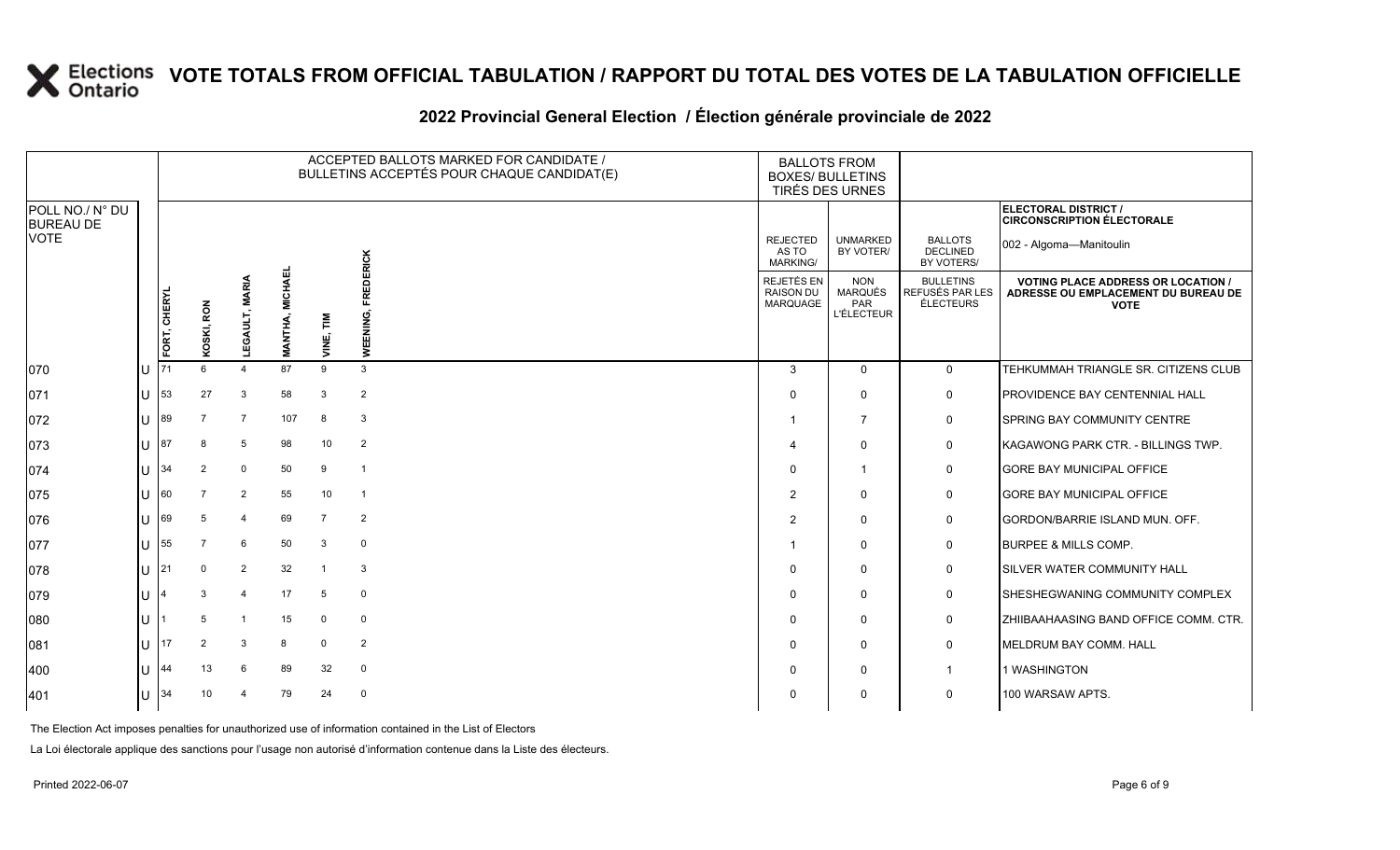### **2022 Provincial General Election / Élection générale provinciale de 2022**

|                                     |    |                |                |                |                           |                       | ACCEPTED BALLOTS MARKED FOR CANDIDATE /<br>BULLETINS ACCEPTÉS POUR CHAQUE CANDIDAT(E) | <b>BALLOTS FROM</b><br><b>BOXES/ BULLETINS</b><br><b>TIRÉS DES URNES</b> |                                                   |                                                         |                                                                                                 |
|-------------------------------------|----|----------------|----------------|----------------|---------------------------|-----------------------|---------------------------------------------------------------------------------------|--------------------------------------------------------------------------|---------------------------------------------------|---------------------------------------------------------|-------------------------------------------------------------------------------------------------|
| POLL NO./ N° DU<br><b>BUREAU DE</b> |    |                |                |                |                           |                       |                                                                                       |                                                                          |                                                   |                                                         | ELECTORAL DISTRICT /<br><b>CIRCONSCRIPTION ÉLECTORALE</b>                                       |
| <b>VOTE</b>                         |    |                |                |                |                           |                       | EDERICK                                                                               | <b>REJECTED</b><br>AS TO<br><b>MARKING/</b>                              | <b>UNMARKED</b><br>BY VOTER/                      | <b>BALLOTS</b><br><b>DECLINED</b><br>BY VOTERS/         | 002 - Algoma-Manitoulin                                                                         |
|                                     |    | FORT, CHERYL   | KOSKI, RON     | LEGAULT, MARIA | <b>MICHAEL</b><br>MANTHA, | VINE, TIM             | 훈<br>WEENING,                                                                         | REJETÉS EN<br><b>RAISON DU</b><br>MARQUAGE                               | <b>NON</b><br>MARQUÉS<br>PAR<br><b>L'ÉLECTEUR</b> | <b>BULLETINS</b><br>REFUSÉS PAR LES<br><b>ÉLECTEURS</b> | <b>VOTING PLACE ADDRESS OR LOCATION /</b><br>ADRESSE OU EMPLACEMENT DU BUREAU DE<br><b>VOTE</b> |
| 700                                 | Iυ | $\overline{2}$ | $\Omega$       | 2              | 5                         | 2                     | $\mathbf 0$                                                                           | $\mathbf{1}$                                                             | $\mathbf 0$                                       | $\mathbf 0$                                             | THE BIGNUCOLO RESIDENCE                                                                         |
| 701                                 | Iυ | $\overline{2}$ | $\Omega$       | $\mathbf 0$    | 4                         | 3                     | $\mathbf{0}$                                                                          | $\Omega$                                                                 | $\mathbf 0$                                       | 0                                                       | <b>ST. JOSEPH'S MANOR</b>                                                                       |
| 702                                 | lu | 5              | $\mathbf 0$    | $\mathbf 0$    | 3                         | $\mathbf 0$           | $\mathbf 0$                                                                           | $\Omega$                                                                 | 0                                                 | 0                                                       | <b>HURON LODGE</b>                                                                              |
| 703                                 | lu | 10             | $\mathbf 0$    | $\mathbf 0$    | 10                        | 5                     | $\overline{0}$                                                                        |                                                                          | $\overline{1}$                                    | $\mathbf 0$                                             | <b>HILLSIDE PARK RESIDENCE</b>                                                                  |
| 704                                 | Iυ |                | $\Omega$       | $\mathbf 0$    | 13                        | 11                    | $\overline{1}$                                                                        | $\Omega$                                                                 | 0                                                 | 0                                                       | <b>ALGOMA MANOR</b>                                                                             |
| 705                                 | lu | $\overline{2}$ | $\Omega$       | $\overline{1}$ | $\overline{1}$            | $\overline{2}$        | $\overline{\mathbf{0}}$                                                               | $\Omega$                                                                 | $\mathbf{0}$                                      | 0                                                       | NORTH SHORE HEALTH NETWORK GLDN<br><b>BIRCHES</b>                                               |
| 706                                 | lu | R.             | $\Omega$       | $\overline{1}$ | 10                        | $\overline{7}$        | $\overline{1}$                                                                        | $\Omega$                                                                 | $\mathbf{0}$                                      | $\mathbf 0$                                             | <b>ESPANOLA SENIOR CITIZENS DROP-IN</b><br><b>CENTRE</b>                                        |
| 707                                 | ΙU |                | $\Omega$       |                | 9                         | $\boldsymbol{\Delta}$ | $\overline{1}$                                                                        | 2                                                                        | $\overline{1}$                                    | $\mathbf 0$                                             | MANITOULIN LODGE NURSING HOME                                                                   |
| 708                                 | Iυ |                | $\overline{2}$ | $\mathbf 0$    | 14                        | 6                     | $\mathbf{3}$                                                                          | $\Omega$                                                                 | $\mathbf 0$                                       | $\mathbf{1}$                                            | MANITOULIN CENTENNIAL MANOR                                                                     |
| 709                                 | Ιu |                | $\mathbf 0$    | $\mathbf 0$    | 3                         | 6                     | $\overline{1}$                                                                        | $\Omega$                                                                 | 0                                                 | 0                                                       | WIKWEMIKONG NURSING HOME                                                                        |
| ADV001                              |    | 32             | 3              | $\overline{2}$ | 29                        | 9                     | $\overline{0}$                                                                        | $\Omega$                                                                 | 1                                                 | 0                                                       | <b>IRON BRIDGE LIONS HALL</b>                                                                   |
| ADV002                              |    | 478            | 54             | 52             | 703                       | 189                   | 13                                                                                    | 25                                                                       | $\mathbf{1}$                                      | 0                                                       | <b>IRON BRIDGE LIONS HALL</b>                                                                   |
| ADV003                              |    | 276            | 37             | 16             | 406                       | 86                    | 6                                                                                     | $\Omega$                                                                 | $\mathbf{0}$                                      | $\mathbf 0$                                             | 22 MARY WALK (1860271 ON LTD.)                                                                  |

The Election Act imposes penalties for unauthorized use of information contained in the List of Electors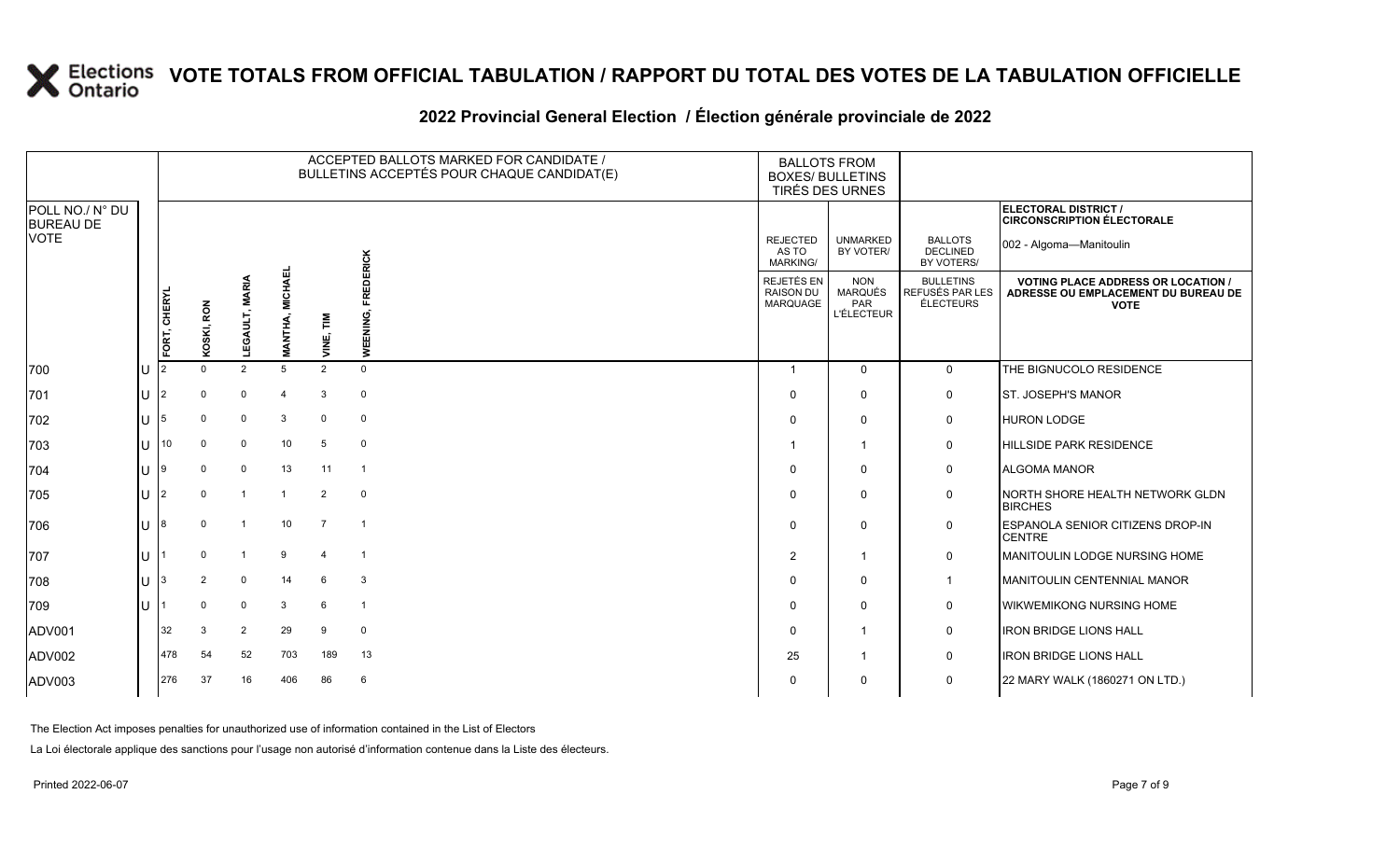### **2022 Provincial General Election / Élection générale provinciale de 2022**

|                                     |              |                |                          |                                  |           | ACCEPTED BALLOTS MARKED FOR CANDIDATE /<br>BULLETINS ACCEPTÉS POUR CHAQUE CANDIDAT(E) | <b>BALLOTS FROM</b>                               | <b>BOXES/ BULLETINS</b><br><b>TIRÉS DES URNES</b>        |                                                  |                                                                                                 |
|-------------------------------------|--------------|----------------|--------------------------|----------------------------------|-----------|---------------------------------------------------------------------------------------|---------------------------------------------------|----------------------------------------------------------|--------------------------------------------------|-------------------------------------------------------------------------------------------------|
| POLL NO./ N° DU<br><b>BUREAU DE</b> |              |                |                          |                                  |           |                                                                                       |                                                   |                                                          |                                                  | ELECTORAL DISTRICT /<br><b>CIRCONSCRIPTION ÉLECTORALE</b>                                       |
| <b>VOTE</b>                         |              |                |                          |                                  |           |                                                                                       | <b>REJECTED</b><br>AS TO<br><b>MARKING/</b>       | <b>UNMARKED</b><br>BY VOTER/                             | <b>BALLOTS</b><br><b>DECLINED</b><br>BY VOTERS/  | 002 - Algoma-Manitoulin                                                                         |
|                                     | FORT, CHERYL | KOSKI, RON     | LEGAULT, MARIA           | <b>MICHAEL</b><br><b>MANTHA,</b> | VINE, TIM | <b>FREDERICK</b><br>WEENING,                                                          | REJETÉS EN<br><b>RAISON DU</b><br><b>MARQUAGE</b> | <b>NON</b><br><b>MARQUÉS</b><br>PAR<br><b>L'ÉLECTEUR</b> | <b>BULLETINS</b><br>REFUSÉS PAR LES<br>ÉLECTEURS | <b>VOTING PLACE ADDRESS OR LOCATION /</b><br>ADRESSE OU EMPLACEMENT DU BUREAU DE<br><b>VOTE</b> |
| ADV004                              | 78           | -5             | 2                        | 108                              | 16        | $\mathbf 0$                                                                           | $\Omega$                                          | $\Omega$                                                 | $\mathbf{0}$                                     | MUNICIPALITY OF WAWA IT & TRAINING<br><b>BUILDING</b>                                           |
| ADV005                              | 117          | 8              | 13                       | 175                              | 45        | $\overline{4}$                                                                        | $\Omega$                                          | $\mathbf{1}$                                             | $\mathbf 0$                                      | HOLY TRINITY ANGLICAN CHURCH                                                                    |
| ADV006                              | 230          | 11             | 32                       | 329                              | 94        | 10                                                                                    | $\mathbf 0$                                       | 0                                                        | $\mathsf{O}$                                     | <b>BLIND RIVER COMMUNITY CENTRE</b>                                                             |
| ADV007                              | 122          | 10             | 12                       | 147                              | 39        | 10                                                                                    | $\mathbf 0$                                       |                                                          | $\mathbf 0$                                      | CHAPLEAU MUNICIPAL OFFICE                                                                       |
| ADV008                              | 153          | 30             | 14                       | 162                              | 20        | 3                                                                                     |                                                   | $\Omega$                                                 | $\mathbf 0$                                      | <b>ECHO BAY ELKS HALL</b>                                                                       |
| ADV009                              | 319          | 14             | 22                       | 458                              | 88        | 20                                                                                    | $\overline{2}$                                    | 8                                                        | $\mathbf{1}$                                     | ESPANOLA REGIONAL REC COMPLEX -<br>LIBRARY                                                      |
| <b>ADV010</b>                       | 147          | 3              | 10                       | 175                              | 31        | 6                                                                                     | $\mathbf 0$                                       | 0                                                        | 0                                                | GORE BAY MUNICIPAL OFFICE                                                                       |
| ADV011                              | 150          | 35             | 8                        | 169                              | 14        | 8                                                                                     | $\Omega$                                          | $\Omega$                                                 | $\mathsf{O}$                                     | CAPTAIN TILLEY'S COMMUNITY CENTRE                                                               |
| <b>ADV012</b>                       | 104          | 23             | 9                        | 130                              | 19        | 8                                                                                     | $\Omega$                                          | $\overline{2}$                                           | $\mathbf 0$                                      | <b>MANITOUWADGE REC. CTR.</b>                                                                   |
| ADV013                              | 95           | $\overline{7}$ | $\overline{\mathcal{A}}$ | 115                              | 21        | $\overline{2}$                                                                        |                                                   | $\Omega$                                                 | 0                                                | TOWN OF THESSALON COUNCIL CHAMBERS                                                              |
| ADV014                              | 58           | $\overline{2}$ | $\mathbf 0$              | 41                               | 15        | 0                                                                                     | $\Omega$                                          | 0                                                        | $\mathsf{O}$                                     | HORNEPAYNE ROYAL CAN. LEGION - BR. 194                                                          |
| ADV015                              | 16           | $\Omega$       | -1                       | 37                               | 8         | $\mathbf 0$                                                                           | $\Omega$                                          | 0                                                        | $\mathbf 0$                                      | KILLARNEY MUN. BUILDING LION'S DEN                                                              |
| ADV016                              | 20           | 9              |                          | 28                               | 3         | 2                                                                                     | $\mathbf 0$                                       | 0                                                        | $\mathbf 0$                                      | DUBREUILVILLE MUN. COMP. & SOCIAL CTR.                                                          |

The Election Act imposes penalties for unauthorized use of information contained in the List of Electors